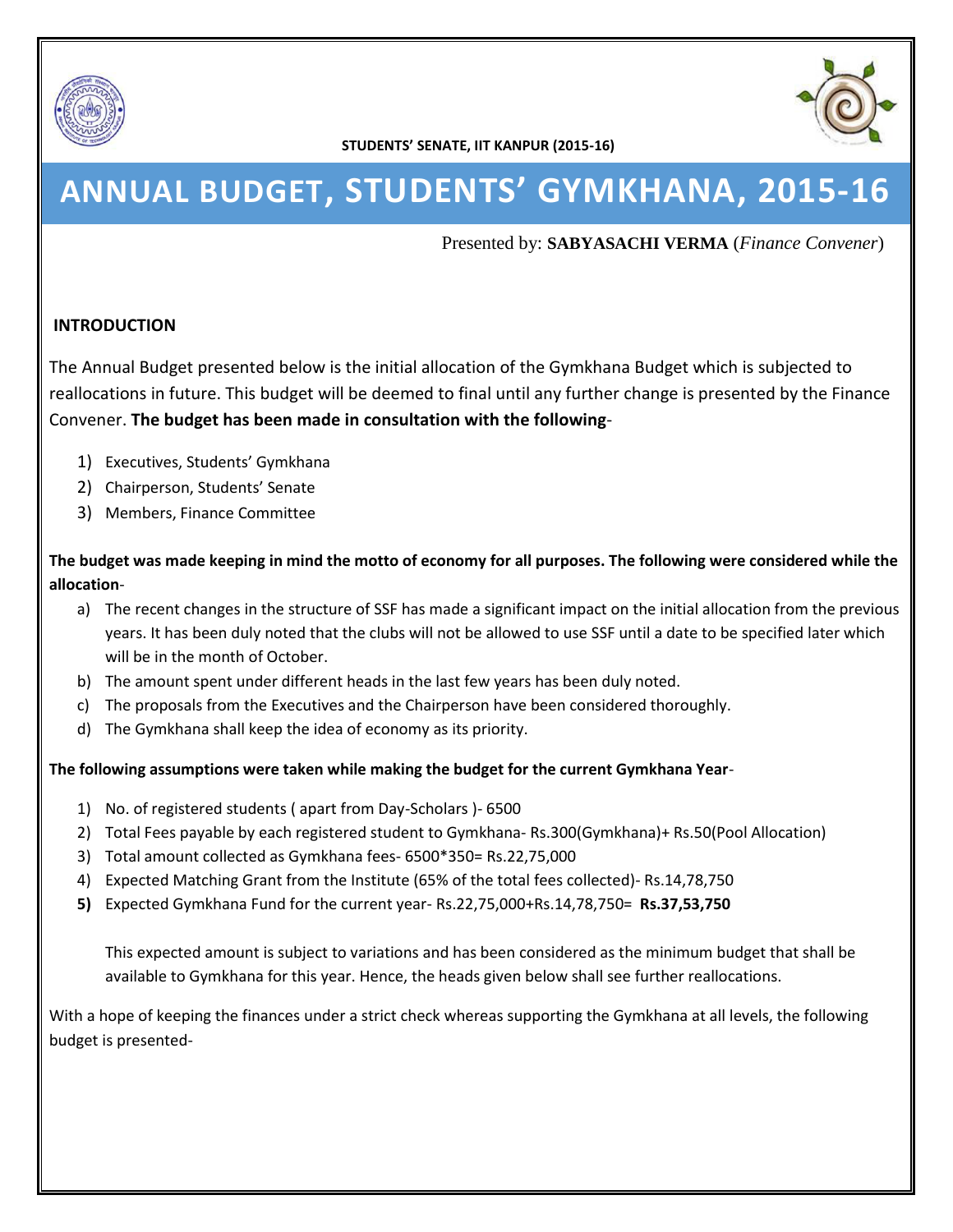



### **1. PRESIDENTIAL COUNCIL**

| <b>Individual Heads</b> | <b>Expected Income</b> | <b>Amount Allocated (Rs.)</b> |
|-------------------------|------------------------|-------------------------------|
| <b>Book Club</b>        |                        | 50,000                        |
| E-Cell                  |                        | 20,000                        |
| Elections               |                        | 15,000                        |
| GE3                     |                        | 15,000                        |
| Gymkhana Day            |                        | 95,000                        |
| Nostalgia               |                        | 70,000                        |
| Prayas                  |                        | 70,000                        |
| <b>Printer Expenses</b> |                        | 5,000                         |
| <b>SAC Maintenance</b>  |                        | 10,000                        |
| Stationery              |                        | 5,000                         |
| <b>SWC</b>              |                        | 19,000                        |
| Telephone               |                        | 5,000                         |
| Vivekananda Samiti      |                        | 35,000                        |
| <b>TOTAL</b>            | 0                      | 4,14,000                      |

#### **2. SCIENCE AND TECHNOLOGY COUNCIL**

| <b>Individual Heads</b>         | <b>Expected Income</b> | <b>Amount Allocated (Rs.)</b> |
|---------------------------------|------------------------|-------------------------------|
| Astronomy Club                  |                        | 41,000                        |
| Aeromodelling Club              |                        | 86,000                        |
| <b>Business Club</b>            |                        | 15,000                        |
| <b>Electronics Club</b>         |                        | 81,000                        |
| Programming Club                |                        | 21,000                        |
| <b>Robotics Club</b>            |                        | 1,01,000                      |
| <b>LHC Booking</b>              |                        | 5,000                         |
| <b>Printer Expenses</b>         |                        | 6,000                         |
| Infrastructure                  |                        | 15,000                        |
| Stationery                      |                        | 2,000                         |
| <b>Takneek</b>                  |                        | 64,000                        |
| Inter IIT                       |                        | 50,000                        |
| Telephone                       |                        | 2,000                         |
| Honorarium                      |                        | 5,000                         |
| Tent                            |                        | 3,000                         |
| <b>Workshops and VH Booking</b> |                        | 15,000                        |
| Projects Felicitation           |                        | 10,000                        |
| Techkriti                       |                        | 65,000                        |
| Refreshments                    |                        | 1,000                         |
| <b>Buffer</b>                   |                        | 18,000                        |
| <b>TOTAL</b>                    | 0                      | 6,06,000                      |

## **3. GAMES AND SPORTS COUNCIL**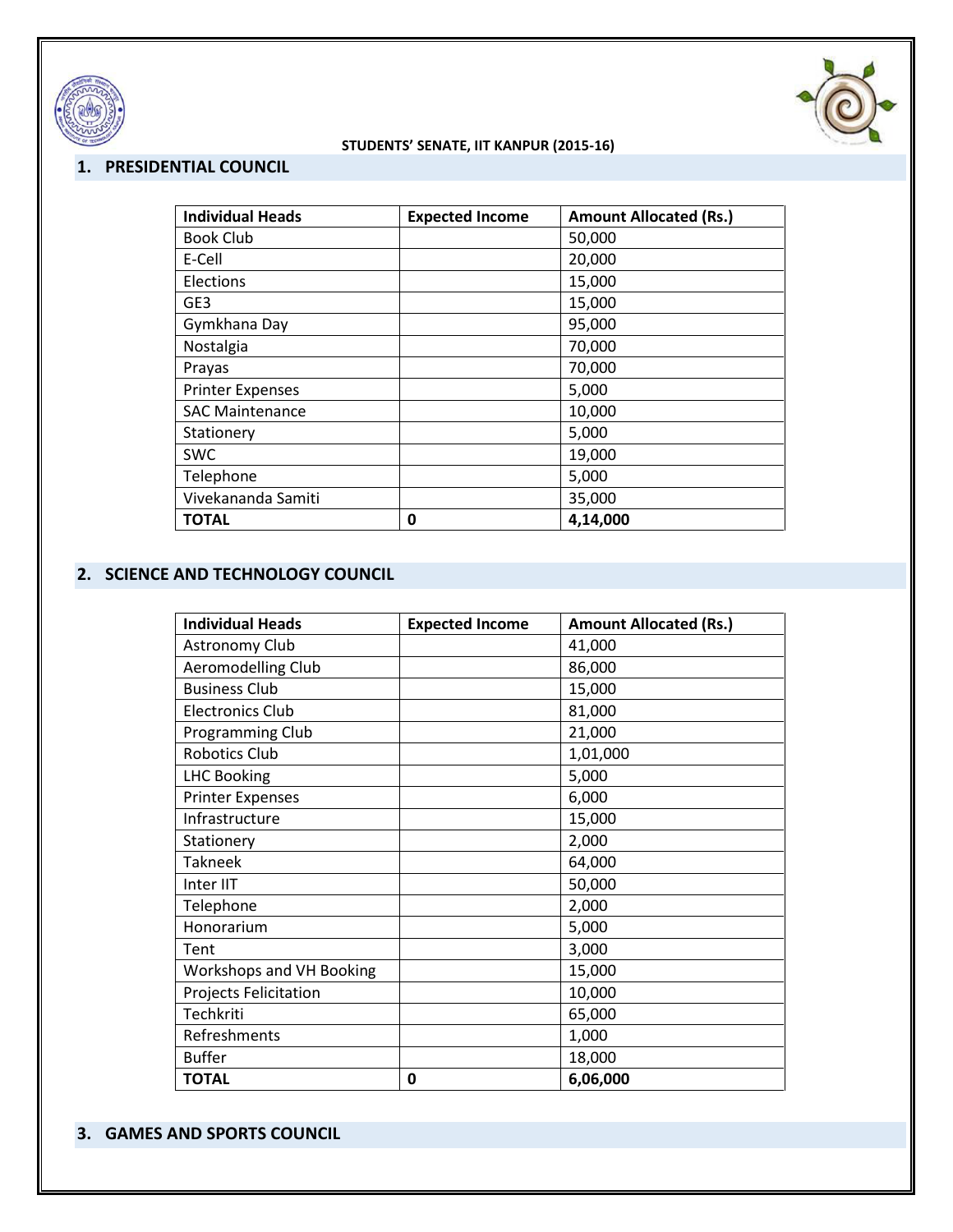



| <b>Individual Heads</b>       | <b>Expected Income</b> | <b>Amount Allocated (Rs.)</b> |
|-------------------------------|------------------------|-------------------------------|
| <b>Adventure Club</b>         |                        | 55,000                        |
| Chess                         |                        | 12,000                        |
| Inferno                       |                        | 40,000                        |
| Josh                          |                        | 30,000                        |
| Marathon                      |                        | 15,000                        |
| Medicines                     |                        | 20,000                        |
| <b>Outdoor Trips</b>          |                        | 85,000                        |
| <b>Prizes and Blazers</b>     |                        | 60,000                        |
| Refreshments                  |                        | 8,000                         |
| <b>Stationery and Printer</b> |                        | 5,000                         |
| <b>Skating Club</b>           |                        | 29,000                        |
| <b>Sports Equipment</b>       |                        | 1,40,000                      |
| Miscellaneous                 |                        | 15,000                        |
| Summer Camp                   |                        | 60,000                        |
| Taekwondo Club                | 50,000                 | 50,000                        |
| Telephone                     |                        | 8,000                         |
| <b>Shooting Club</b>          |                        | 20,000                        |
| <b>TOTAL</b>                  | 50,000                 | 6,52,000                      |

## **4. FILMS AND MEDIA COUNCIL**

| <b>Individual Heads</b>       | <b>Expected Income</b> | <b>Amount Allocated (Rs.)</b> |
|-------------------------------|------------------------|-------------------------------|
| Photography Club              |                        | 60,000                        |
| Films Club                    |                        | 55,000                        |
| Vox Populi                    |                        | 70,000                        |
| <b>Animation Club</b>         |                        | 45,000                        |
| <b>SFS</b>                    |                        | 68,000                        |
| Design Club                   |                        | 36,000                        |
| Spectrum                      |                        | 20,000                        |
| Film Festival                 |                        | 62,000                        |
| <b>LHC Booking</b>            |                        | 3,000                         |
| Telephone                     |                        | 4,000                         |
| Radio                         |                        | 18,000                        |
| <b>Stationery and Printer</b> |                        | 4,000                         |
| Refreshments                  |                        | 5,000                         |
| Travel                        |                        | 20,000                        |
| <b>TOTAL</b>                  | 0                      | 4,70,000                      |

# **5. CULTURAL COUNCIL**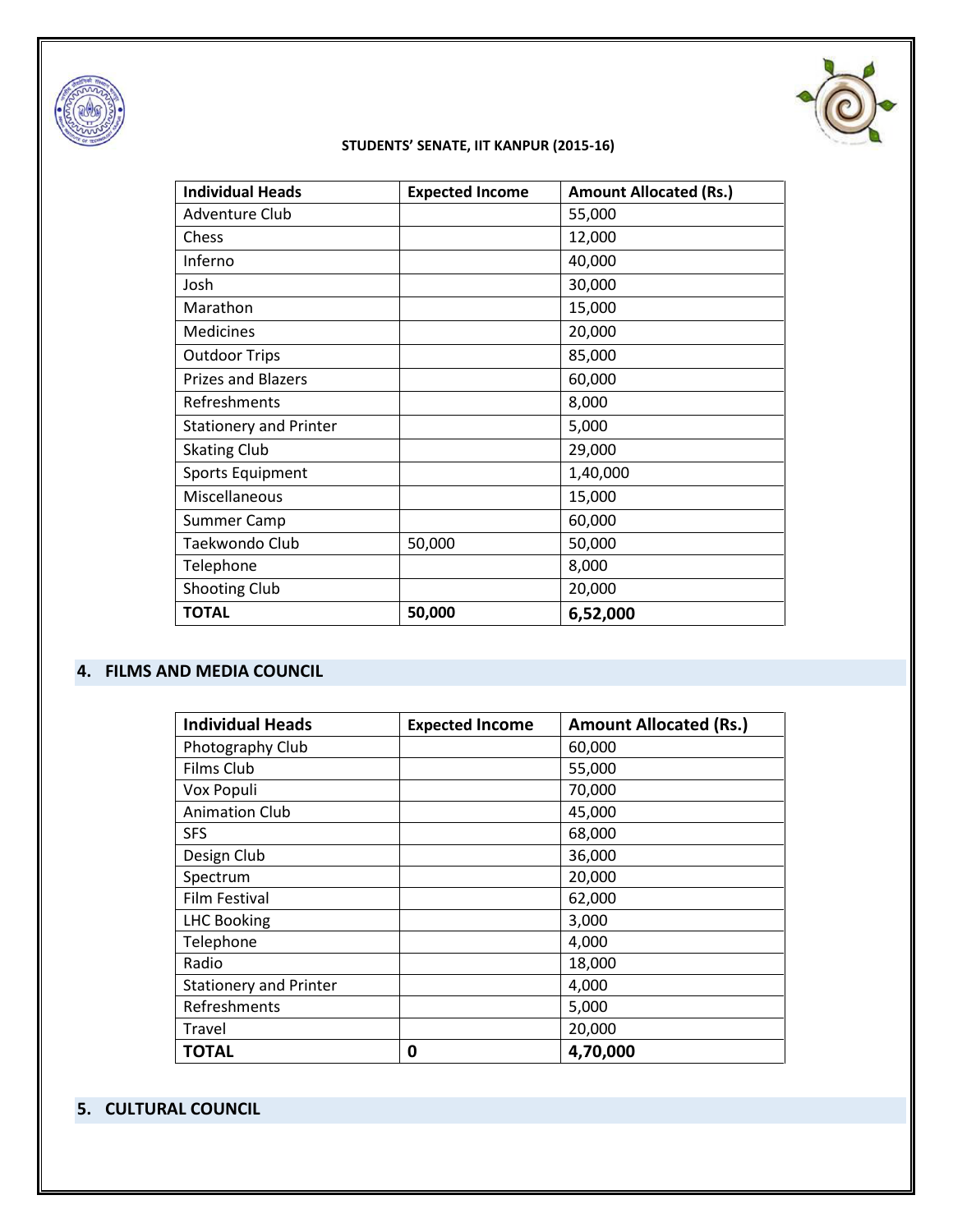



| <b>Individual Heads</b>    | <b>Expected Income</b> | <b>Amount Allocated (Rs.)</b> |
|----------------------------|------------------------|-------------------------------|
| <b>Dramatics Club</b>      |                        | 99,000                        |
| Dance Club                 |                        | 1,00,000                      |
| Music Club                 |                        | 35,000                        |
| Maintenance                |                        | 5,000                         |
| Quiz Club                  |                        | 20,000                        |
| <b>Literary Society</b>    |                        | 30,000                        |
| Fine Arts Club             |                        | 50,000                        |
| <b>LHC Booking</b>         |                        | 3,000                         |
| Stationery                 |                        | 4,000                         |
| Fresher's Night            |                        | 50,000                        |
| Impressions                |                        | 50,000                        |
| Printer + Telephone        |                        | 8,000                         |
| Galaxy                     |                        | 1,14,000                      |
| <b>Participation Trips</b> |                        | 64,000                        |
| Workshops                  |                        | 15,000                        |
| Cult-X                     |                        | 68,000                        |
| <b>TOTAL</b>               | 0                      | 7,15,000                      |

# **6. CHAIRPERSON'S ACCOUNT**

| <b>Individual Heads</b> | <b>Income</b> | <b>Amount Allocated (Rs.)</b> |
|-------------------------|---------------|-------------------------------|
| Senator Seed Fund       |               | 4,00,000                      |
| Stationery              |               | 5,000                         |
| Phone                   |               | 5,000                         |
| Refreshments            |               | 10,000                        |
| <b>TOTAL</b>            |               | 4,20,000                      |

# **7. POOL ALLOCATION**

| <b>Individual Heads</b> | <b>Amount Allocated (Rs.)</b> |
|-------------------------|-------------------------------|
| Mauryans                | 1,00,000                      |
| Marathas                | 1,00,000                      |
| <b>Mughals</b>          | 1,00,000                      |
| Rajputs                 | 1,00,000                      |
| <b>TOTAL</b>            | 4,00,000                      |

# **8. SUMMARY**

| Head | <b>Amount Allocated</b> |
|------|-------------------------|
|------|-------------------------|